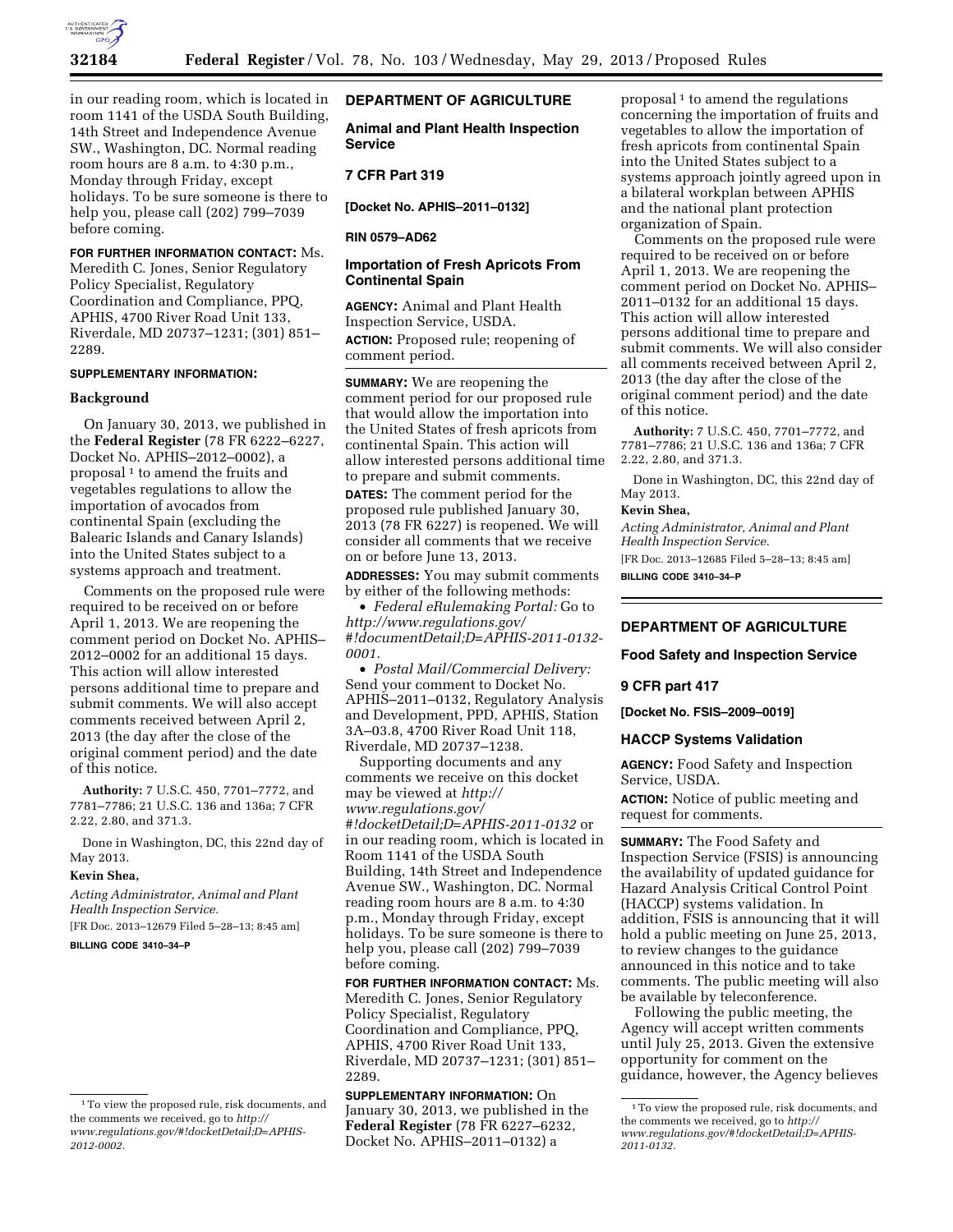that very few, if any, issues remain in this proceeding.

**DATES:** The public meeting will be held on June 25, 2013 from 8:30 a.m. to 12:30 p.m. On-site registration will begin at 8:00 a.m. Written comments may be submitted until July 25, 2013.

**ADDRESSES:** The public meeting will be held in the 1st Floor Auditorium of Patriots Plaza 3, 355 E Street SW., Washington, DC 20024.

FSIS will finalize the agenda by June 18, 2013 and post it on the FSIS Web page at: *[http://www.fsis.usda.gov/](http://www.fsis.usda.gov/News_&_Events/meetings_&_events/index.asp)  News*\_*&*\_*[Events/meetings](http://www.fsis.usda.gov/News_&_Events/meetings_&_events/index.asp)*\_*&*\_*events/ [index.asp.](http://www.fsis.usda.gov/News_&_Events/meetings_&_events/index.asp)* 

*Registration:* Pre-registration is recommended. To pre-register, access the FSIS Web site at *[http://](http://www.fsis.usda.gov/News_&_Events/meetings_&_events/index.asp)  [www.fsis.usda.gov/News](http://www.fsis.usda.gov/News_&_Events/meetings_&_events/index.asp)*\_*&*\_*Events/ meetings*\_*&*\_*[events/index.asp.](http://www.fsis.usda.gov/News_&_Events/meetings_&_events/index.asp)* Call-in information will be provided via email to pre-registered participants. If you are interested in making a public comment during the teleconference, please indicate so on the registration form.

In addition to the public meeting, interested persons may submit comments using either of the following methods:

• *Federal eRulemaking Portal:* This Web site provides the ability to type short comments directly into the comment field on this Web page or attach a file for lengthier comments. Go to *[http://www.regulations.gov.](http://www.regulations.gov)* Follow the on-line instructions at that site for submitting comments.

• *Mail, including CD–ROMs, etc.:*  Send to Docket Clerk, U.S. Department of Agriculture (USDA), FSIS, OPPD, RIMS, Patriots Plaza 3, 1400 Independence Avenue SW., Mail Stop 3782, Room 8–163A, Washington, DC 20250–3700.

• *Hand- or Courier-Delivered Submittals:* Deliver to Patriots Plaza 3, 355 E Street SW., Room 8–163A, Washington, DC 20024.

*Instructions:* All items submitted by mail or electronic mail must include the Agency name and docket number FSIS– 2009–0019. Comments received in response to this docket will be made available for public inspection and posted without change, including any personal information, to *[http://](http://www.regulations.gov)  [www.regulations.gov.](http://www.regulations.gov)* 

*Docket:* For access to background documents or comments received, go to the FSIS Docket Room at the address listed above between 8:30 a.m. and 4:30 p.m., Monday through Friday.

**FOR FURTHER INFORMATION CONTACT:**  William K. Shaw, Jr., Ph.D., Office of Policy and Program Development, FSIS, USDA, 1400 Independence Avenue SW., Patriots Plaza 3, Mailstop 3782,

Room 8–142, Washington, DC 20250. *Telephone:* (301) 504–0852 Fax: (202)245–4792. *E-Mail: [william.shaw@fsis.usda.gov.](mailto:william.shaw@fsis.usda.gov)* 

### **Background**

FSIS administers the Federal Meat Inspection Act (FMIA) (21 U.S.C. 601 *et seq.*) and the Poultry Products Inspection Act (PPIA) (21 U.S.C. 451 *et seq.*) to protect the health and welfare of consumers by preventing the distribution in commerce of meat or poultry products that are unwholesome, adulterated, or misbranded. To reduce the risk of foodborne illness from meat or poultry products, FSIS issued regulations on July 25, 1996, which require that federally inspected establishments adopt HACCP systems (61 FR 38806). These regulations require that federally inspected establishments adopt measures to prevent or control the occurrence of food safety hazards at each stage of the production process where such hazards are reasonably likely to occur.

In the May 9, 2012 **Federal Register**  (77 FR 27135), FSIS issued a notice to clarify its requirements for validation by an establishment of its HACCP system and to announce the availability of the draft guidance on validation, which is discussed in more detail below. The HACCP regulations in 9 CFR part 417 require that establishments validate the HACCP plan's adequacy to control the food safety hazards identified by the hazard analysis (9 CFR 417.4(a)). These regulations prescribe requirements for the initial validation of an establishment's HACCP plan and require establishments to ''conduct activities designed to determine that the HACCP plan is functioning as intended.'' During this initial validation period, establishments are to ''repeatedly test the adequacy of the CCPs, critical limits, monitoring and recordkeeping procedures, and corrective actions'' prescribed in their HACCP plans (9 CFR 417.4(a)(1)). As FSIS explained in the May 9, 2012 **Federal Register**, validation under 9 CFR 417.4(a)(1) requires that establishments assemble two types of data: 1) the scientific or technical support for the judgments made in designing the HACCP system, and 2) evidence derived from the HACCP plan in operation to demonstrate that the establishment is able to implement the critical operational parameters necessary to achieve the results documented in the scientific or technical support.

The regulations also provide that ''[v]alidation . . . encompasses reviews of the records themselves, routinely

generated by the HACCP system, in the context of other validation activities'' (9 CFR 417.4(a)(1)). As FSIS explained in the May 9, 2012 **Federal Register**, if an establishment's supporting documentation for its hazard analysis includes records associated with a prerequisite program that provides for an intervention or process designed to prevent a hazard from being likely to occur, the establishment's validation records would need to include all documents associated with the prerequisite program. Thus, validation of the HACCP system involves validation of the critical control points in the HACCP plan, as well as of any interventions or processes used to support decisions in the hazard analysis.

### **Initial Draft Guidance**

In March 2010, FSIS posted on its Web site an initial draft guidance document to assist the industry, particularly small and very small establishments, in complying with the requirements for HACCP systems, pursuant to 9 CFR 417.4.

On June 14, 2010, FSIS held a public meeting to discuss the initial draft HACCP validation guidance and received input from stakeholders. The transcript of the June 2010 public meeting is available on the FSIS Web site at: *[http://www.fsis.usda.gov/PDF/](http://www.fsis.usda.gov/PDF/Transcripts_HACCP_Validation_061410.pdf) [Transcripts](http://www.fsis.usda.gov/PDF/Transcripts_HACCP_Validation_061410.pdf)*\_*HACCP*\_*Validation*\_ *[061410.pdf.](http://www.fsis.usda.gov/PDF/Transcripts_HACCP_Validation_061410.pdf)* 

FSIS received over 2,000 comments on the initial draft guidance, particularly with respect to the use of microbiological testing to validate the effectiveness of HACCP systems in controlling biological hazards. The Agency considered the issues raised by the comments received in response to the May 2010 **Federal Register** notice and at the June 2010 public meeting and developed updated second draft compliance guidance.

On September 22–23, 2011, FSIS shared a second draft of the HACCP validation guidance with the National Advisory Committee on Meat and Poultry Inspection (NACMPI). The Committee reviewed the draft and provided comments and suggestions to FSIS on how to improve the guidance. The NACMPI report is available on the FSIS Web site at: *[http://](http://www.fsis.usda.gov/PDF/Validation_Issue_Paper_Final.pdf) [www.fsis.usda.gov/PDF/Validation](http://www.fsis.usda.gov/PDF/Validation_Issue_Paper_Final.pdf)*\_ *Issue*\_*Paper*\_*[Final.pdf.](http://www.fsis.usda.gov/PDF/Validation_Issue_Paper_Final.pdf)* The Agency

made additional revisions to the draft guidance in response to the input from NACMPI.

In a May 9, 2012 **Federal Register**  notice, FSIS announced the availability of, and requested comments on, the revised draft guidance document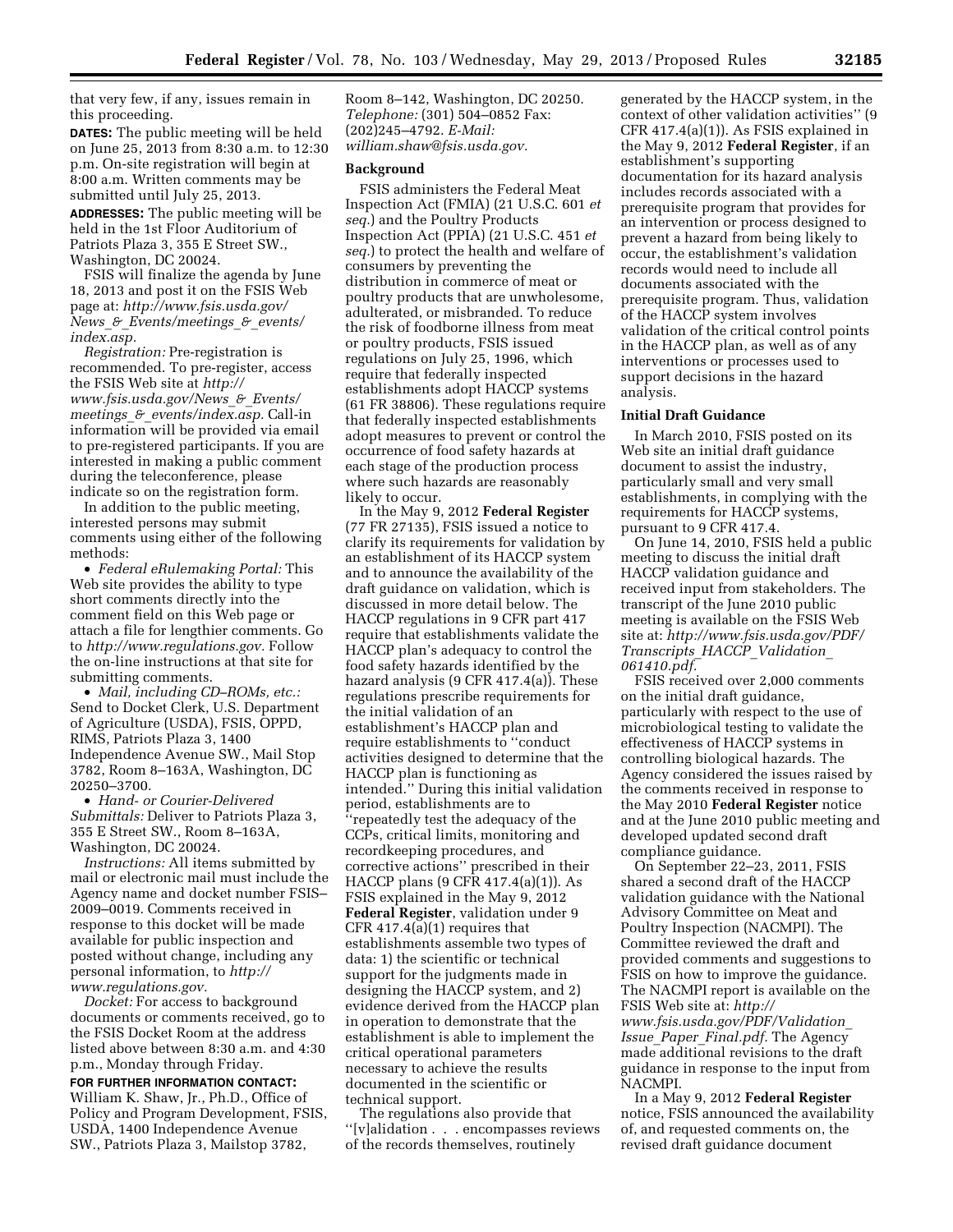(*[http://www.fsis.usda.gov/OPPDE/rdad/](http://www.fsis.usda.gov/OPPDE/rdad/FRPubs/2009-0019.htm) [FRPubs/2009-0019.htm](http://www.fsis.usda.gov/OPPDE/rdad/FRPubs/2009-0019.htm)*). In the May 2012 **Federal Register** notice, the Agency also clarified its requirements for HACCP system validation and responded to the comments that it had received on the initial draft guidance. The May 2012 **Federal Register** notice explained that the Agency was soliciting comments on the revised draft, and that it would hold another public meeting before issuing final guidance for HACCP systems validation (77 FR 27135).

# **Comments on the Guidance**

FSIS received fifty-one (51) comments on its May 2012 revised draft guidance on HACCP validation from small and very small meat or poultry processors, trade associations representing animal producers, small business owners, corporations, State Departments of Agriculture, and consumer advocacy organizations. FSIS has carefully considered the comments and has revised its draft guidance in light of these comments. The following is a brief summary and discussion of the major issues raised in the comments to the draft guidance document.

# *1. Concerns About Validation, Its Applicability, and Cost*

*Comment:* Several commenters asked why the validation guidance or new FSIS enforcement of validation requirements is necessary, especially given the amount of time the HACCP regulations have been in place. These commenters stated that establishments should not have to ''revalidate'' their systems.

*Response:* The validation guidance is necessary because the Agency found that establishments have not adequately validated their systems. During the process of developing the draft guidance, FSIS added an appendix to the document that explains the need for validation and FSIS's experiences that led it to create the guidance document (*e.g.,* FSIS's findings following a 2011 Lebanon bologna outbreak that the establishment's scientific support on file did not match the process the establishment was using to make the bologna; non-O157 positives in 2012 that FSIS concluded likely occurred because of improperly designed interventions; and the chicken pot pie outbreaks in 2007 that FSIS concluded may have occurred because of improperly validated cooking instructions).

Based on findings from FSIS's data analyses and outbreak investigations, the Agency recommends that establishments use the guidance document to ensure that their HACCP systems are properly validated. On an annual basis, and whenever changes occur that affect the hazard analysis of the HACCP plan, the establishment should conduct a reassessment as required in 9 CFR 417.4(a)(3) (*i.e.,*  review records generated over the course of the previous year, or during the period the change occurred, that reflect how the HACCP system is performing as a whole and analyze them to determine whether food safety goals are being met).

If the reassessment shows that the HACCP system is effective and functioning as intended, the establishment can consider continuing on with the same system and the same monitoring and verification procedures and frequencies. If reassessment shows that either their HACCP system was not set up correctly, is not being implemented consistently, or is no longer effective, the establishment would make changes to its HACCP system (*e.g.,* add another intervention) and then would, in most cases, be required to validate any changes to its HACCP system.

While most establishments have assembled the scientific or technical documentation needed to support their HACCP systems, many establishments have not gathered the necessary in-plant validation data demonstrating that their HACCP systems are functioning as intended, which is why the guidance document is necessary. As is explained below, in approximately six months from the time that FSIS issues the final validation guidance, FSIS intends to begin verifying that establishments comply with all validation requirements.

*Comment:* Several commenters expressed concern about the cost of validation, particularly for small establishments that have many different HACCP plans. One comment stated that if a very small establishment cannot afford to comply with validation requirements, it should have the option to return to ''conventional'' inspection instead of HACCP. Commenters were also concerned about the costs of obtaining in-plant microbial data and other costs associated with validation.

*Response:* HACCP was implemented in 1996 and has resulted in great improvements in food safety. The Agency is not going back to a command and control inspection approach because it would not provide establishments with the flexibility to design innovative systems that ensure food safety.

In the guidance, FSIS states that microbiological testing is needed for inplant data in only limited circumstances

and has provided low cost ways in which establishments can validate their systems in place of microbiological testing, such as ensuring that they are meeting the critical operating parameters of the interventions as defined in the scientific support. Therefore, FSIS estimates that costs associated with meeting validation requirements will be minimal.

*Comment:* Several commenters stated that establishments should not have to validate their prerequisite programs because 9 CFR 417.4(a)(1) does not apply to prerequisite programs. One commenter recommended that, in the absence of a CCP, prerequisite programs referenced in the flow chart should be validated, but that otherwise, establishments should not be required to validate their prerequisite programs. The same commenter also requested that FSIS begin only reviewing validation for CCPs and then, at a later date, begin reviewing validation for prerequisite programs referenced in the flow chart. One commenter stated that only prerequisite programs that contain scientifically supported critical operating parameters (*e.g.,* foreign material control, Good Manufacturing Practices, employee hygiene) should have to be validated. Several commenters stated that they needed guidance concerning how to validate pest control, employee hygiene, sanitation practices, and other processes.

*Response:* Validation is the process of demonstrating that the HACCP system, as designed, can adequately control identified hazards to produce a safe, unadulterated product. Prerequisite programs designed to support a decision in the hazard analysis are part of the HACCP system. When an establishment determines that a hazard is not reasonably likely to occur because the prerequisite program prevents the hazard, that prerequisite program becomes part of the HACCP system. Therefore, prerequisite programs designed to support decisions in the hazard analysis (*e.g.* Sanitation Standard Operating Procedures (Sanitation SOPs), purchase specifications, antimicrobial interventions) need to be validated to ensure that the overall system can operate effectively. Even though 9 CFR 417.4(a)(1) does not refer to Sanitation SOPs or other prerequisite programs, establishments' initial validation activities need to include employee hygiene and other similar prerequisite programs if they are used to support decisions in the hazard analysis. As explained in the guidance, in order to validate such programs, establishments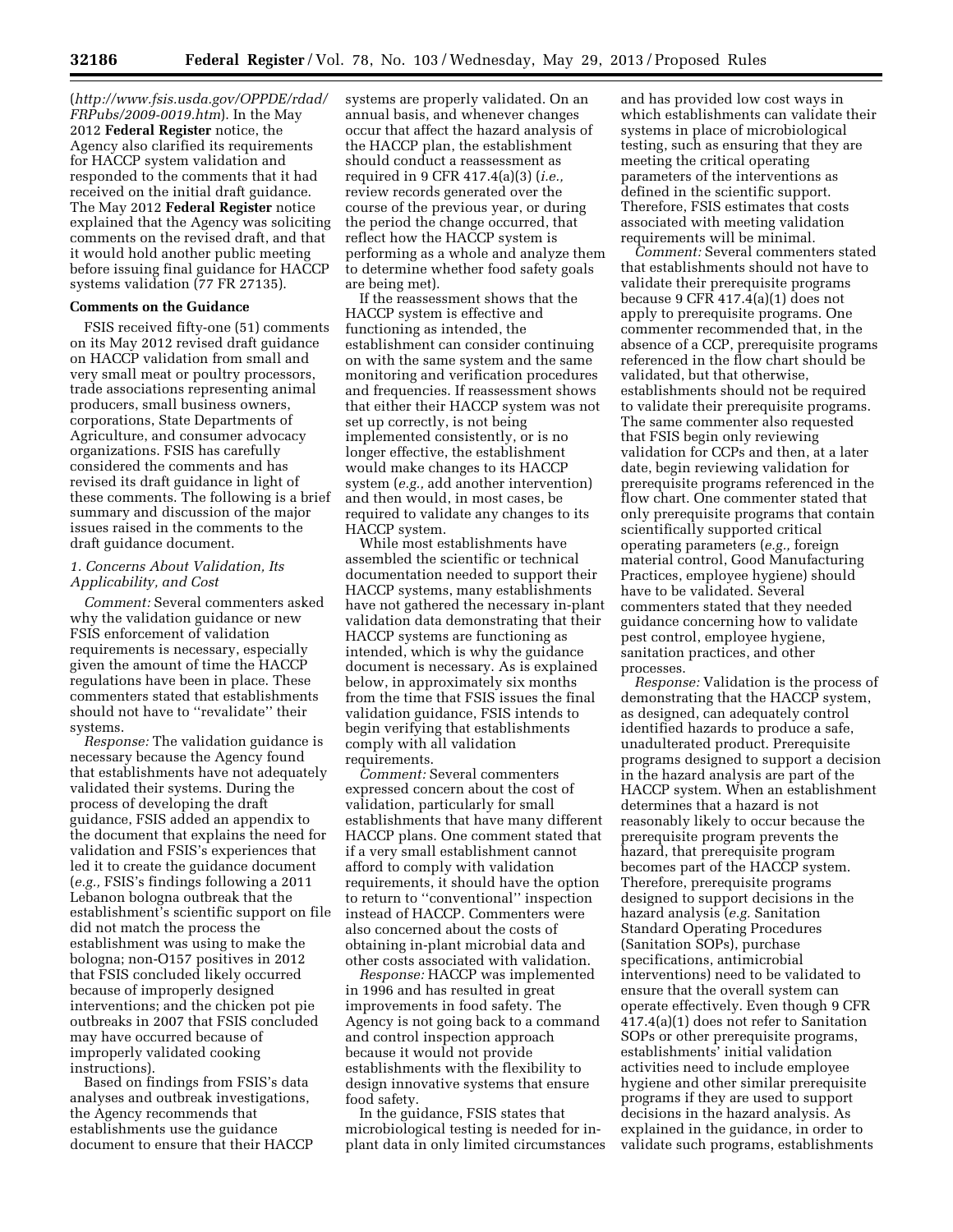need to provide scientific documentation that supports that they will work as intended and to collect inplant data to support that the programs can be implemented as designed.

*Comment:* Some commenters stated that establishments should not be required to validate cooking instructions because the cooking is performed by the consumer. One comment stated that discussion of validating the time and temperature combinations for cooking instructions should be removed from the guidance. Another commenter requested more guidance on how establishments should validate cooking instructions. Another commenter asked for confirmation that validated cooking instructions are not considered a CCP.

*Response:* An establishment must validate all measures that it relies upon to prevent or control the hazards that it has identified in its HACCP system, whether the measures are part of the HACCP plan itself or part of a program that includes measures that affect the hazard analysis. Thus, if an establishment's HACCP system includes cooking instructions as a measure to address a potential food safety hazard after entry into the establishment, the establishment must properly validate the instructions.

As we saw in the 2007 salmonellosis outbreak associated with chicken pot pies, providing cooking instructions on a package that cannot be repeated by the consumer represents an increased risk to the consumer. Had the establishment validated the cooking instructions on the pot pies to ensure they would achieve the desired endpoint temperature under actual consumer cooking conditions, these illnesses may have been prevented (*[http://](http://www.cdc.gov/mmwr/preview/mmwrhtml/mm5747a3.htm) [www.cdc.gov/mmwr/preview/](http://www.cdc.gov/mmwr/preview/mmwrhtml/mm5747a3.htm) [mmwrhtml/mm5747a3.htm](http://www.cdc.gov/mmwr/preview/mmwrhtml/mm5747a3.htm)*).

If an establishment's HACCP system includes placing cooking instructions on the product's label, the instructions must be validated to ensure that consumers who follow the instructions will achieve the endpoint time/ temperature needed to ensure that the product is cooked and safe to consume. While validated cooking instructions may be used as a control to address hazards that may occur after the product has left the establishment, the establishment is still required to address food safety hazards that are reasonably likely to occur in the production process and identify the measures the establishment can apply to control those hazards (9 CFR 417.2(a)(1). *[http://](http://www.cdc.gov/mmwr/preview/mmwrhtml/mm5747a3.htm) [www.cdc.gov/mmwr/preview/](http://www.cdc.gov/mmwr/preview/mmwrhtml/mm5747a3.htm) [mmwrhtml/mm5747a3.htm](http://www.cdc.gov/mmwr/preview/mmwrhtml/mm5747a3.htm)*).

FSIS is in the process of developing a guidance document on validating

cooking instructions for mechanically tenderized beef product. FSIS has previously recommended validated cooking instructions for product that appears to be ready-to-eat, but its meat or poultry components have not received a sufficient lethality step or some other component has not received a lethality step. *[http://](http://www.fsis.usda.gov/OPPDE/rdad/FSISDirectives/10240.4/Resource_1.pdf) [www.fsis.usda.gov/OPPDE/rdad/FSIS](http://www.fsis.usda.gov/OPPDE/rdad/FSISDirectives/10240.4/Resource_1.pdf) [Directives/10240.4/Resource](http://www.fsis.usda.gov/OPPDE/rdad/FSISDirectives/10240.4/Resource_1.pdf)*\_*1.pdf*  Resource 1 for NRTE products that appear to be RTE (*e.g.,* entrees, dinners, casseroles etc) *[http://www.fsis.usda.gov/](http://www.fsis.usda.gov/PDF/Info_on_Validation_of_Labeled_Cooking_Instructions_Raw_or_Partially_Cooked_Poultry.pdf) PDF/Info*\_*on*\_*[Validation](http://www.fsis.usda.gov/PDF/Info_on_Validation_of_Labeled_Cooking_Instructions_Raw_or_Partially_Cooked_Poultry.pdf)*\_*of*\_*Labeled*\_ *Cooking*\_*[Instructions](http://www.fsis.usda.gov/PDF/Info_on_Validation_of_Labeled_Cooking_Instructions_Raw_or_Partially_Cooked_Poultry.pdf)*\_*Raw*\_*or*\_*Partially*\_ *Cooked*\_*[Poultry.pdf](http://www.fsis.usda.gov/PDF/Info_on_Validation_of_Labeled_Cooking_Instructions_Raw_or_Partially_Cooked_Poultry.pdf)* (validated cooking instructions) *[http://www.fsis.usda.gov/](http://www.fsis.usda.gov/PDF/Labeling_Policy_Guidance_Uncooked_Breaded_Boneless_Poultry_Products.pdf) [PDF/Labeling](http://www.fsis.usda.gov/PDF/Labeling_Policy_Guidance_Uncooked_Breaded_Boneless_Poultry_Products.pdf)*\_*Policy*\_*Guidance*\_ *[Uncooked](http://www.fsis.usda.gov/PDF/Labeling_Policy_Guidance_Uncooked_Breaded_Boneless_Poultry_Products.pdf)*\_*Breaded*\_*Boneless*\_*Poultry*\_ *[Products.pdf](http://www.fsis.usda.gov/PDF/Labeling_Policy_Guidance_Uncooked_Breaded_Boneless_Poultry_Products.pdf)* (this link includes the background information and Q&As)

*Comment:* Several comments stated that establishments should not be required to collect in-plant data for more than one product in a HACCP process category. These commenters also requested guidance on how to select a product from within each HACCP category. Commenters noted that such in-plant data would include execution data for all CCPs, interventions, and prerequisite programs used to support decisions in the hazard analysis. One commenter questioned whether the establishment would need to validate the food safety system for each product if the only difference among products is a seasoning. Another commenter stated that it is possible to have in-plant data for product of one species within a HACCP category serve as in-plant data to validate the process for product from another species if there are no additional food safety concerns. Another commenter stated that FSIS's guidance should follow the NACMPI recommendations to group typical products into categories and select ''worst case products'' within the group.

*Response:* In the revised guidance, FSIS has clarified that establishments are not required to collect in-plant data for more than one product within a HACCP process category. The guidance now provides information concerning how establishments should select a product from within a HACCP category. The guidance also provides information on how establishments can develop a decision-making document concerning product choices for collecting in-plant data. The guidance provides examples of how to collect in-plant data to aid industry, but establishments will have the flexibility to develop their own criteria.

*Comment:* A few commenters requested confirmation that establishments would not have to conduct ''initial'' validation for all changes that result from reassessment. Several commenters asked whether the whole system would need to be validated or just a change following reassessment. One commenter stated that improved implementation of a HACCP system would not necessarily result in changes to the design of the system.

*Response:* Establishments do not need to conduct validation of the whole system for all changes that result from reassessment. Depending on the change, the establishment will likely only need to validate that the change is functioning as intended. For example, an establishment may change the thickness of a raw patty product and determine that it only needs to validate that the cooking instructions still achieve the desired endpoint temperature at the new product thickness. In this example, the establishment would not need to validate the entire HACCP system.

*Comment:* Several commenters stated that very small establishments that produce products infrequently cannot obtain 13 production days worth of records within 90 calendar days. One commenter suggested extending the validation period beyond 90 calendar days in order to obtain 13 days worth of records. Another commenter requested that the guidance document clarify that large establishments have the flexibility to determine whether there are a sufficient number of production days within the 90 calendarday period to gather appropriate data.

*Response:* The guidance explains that for large establishments, 90 calendar days equates to approximately 60 production days. FSIS recognizes that many small and very small establishments do not operate daily. Therefore, the guidance also states that a minimum level of records from 13 production days within those initial 90 calendar days should be used to initially validate a small or very small establishment's HACCP system. The establishment should consider focusing validation activities on the product produced most frequently within each HACCP category.

In the guidance, FSIS recognizes that there are some establishments that produce products so infrequently that they would not be able to gather records from 13 production days within those 90 initial calendar days. If the establishment infrequently produces several products that are each part of a separate HACCP category, there is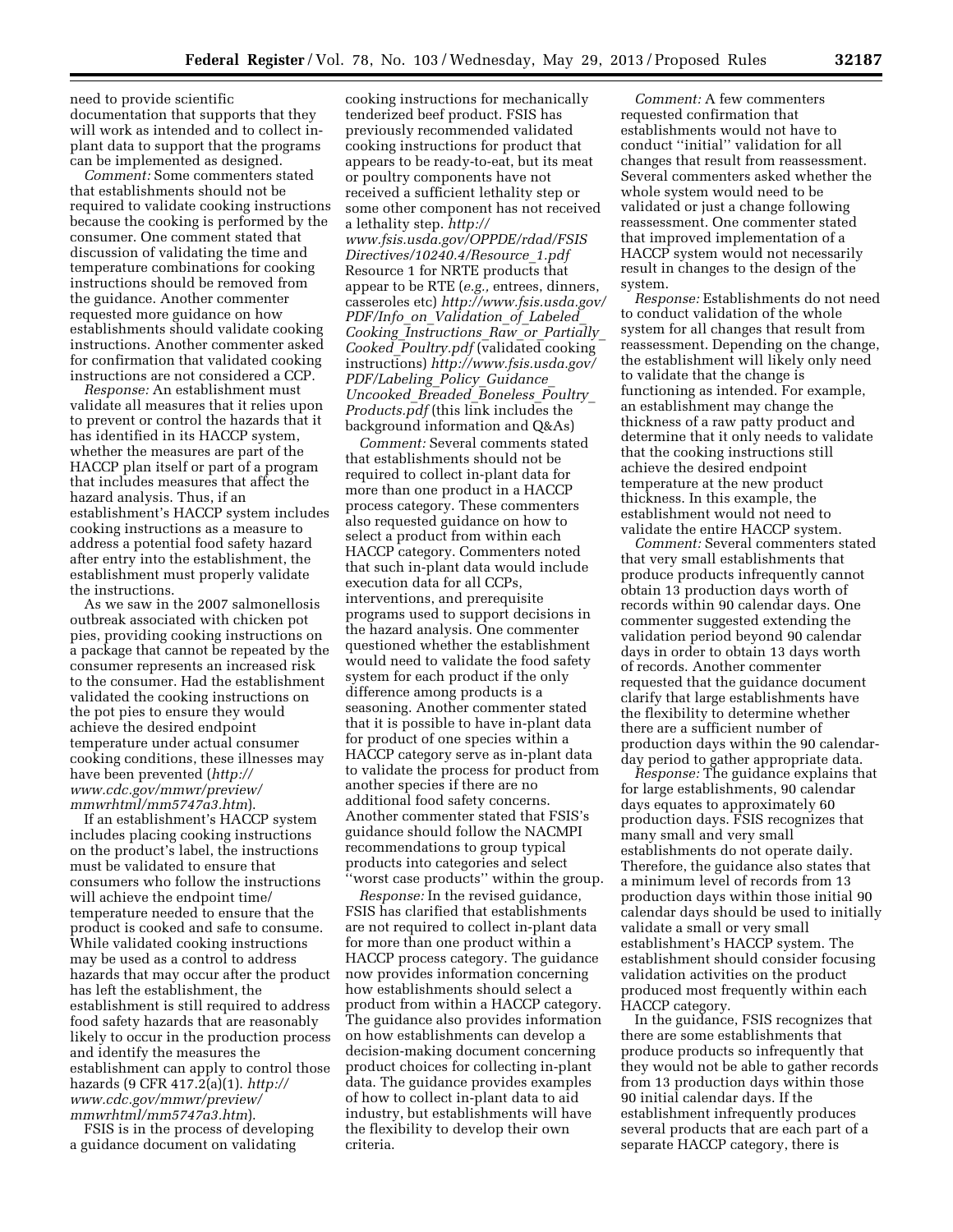inherent risk with the processes if the establishment does not have experience in producing them. Therefore, to determine whether the system is properly designed and executed, even though the regulations provide 90 days for a conditional grant of inspection (9 CFR 304.3(b)), an establishment needing more than 90 days can ask the District Office, in writing, for additional time to collect at least 13 production days of records. The guidance explains that establishments may also consider evaluating data collected for products across multiple HACCP categories that share some common steps, ingredients, or equipment, to determine whether the data together can support its ability to meet critical operational parameters.

### Scientific Support

*Comment:* Appendix A of the final rule, ''Performance Standards for the Production of Certain Meat and Poultry Products'' (64 FR 746–748) is specific to *Salmonella* but is often used to support lethality of other pathogens, such as *E. coli* O157:H7 and *Lm.* Therefore, several commenters asked whether establishments could use Appendix A as scientific support for process controls for pathogens other than *Salmonella.* 

*Response:* FSIS has revised the validation guidance to clarify that during slaughter, in order to be most effective, it is very important that interventions have been studied for the pathogen and product pair of interest. In addition, FSIS has clarified that for thermal processing treatments, *Salmonella* can be used as an indicator for other pathogens of concern. Therefore, Appendix A can be used as scientific justification for the process without further support that the results apply to other pathogens such as *E. coli*  O157:H7 or *Lm.* 

*Comment:* Some commenters questioned whether their scientific support must be peer-reviewed. One commenter asked whether a processing authority could be an establishment owner with knowledge of the process. The commenter also asked if it could use documents that only provide a critical limit as scientific support (for example, a University publication or a textbook with growth limits of bacteria).

*Response:* FSIS has revised the guidance to clarify that the Agency recommends peer-reviewed scientific data to support the process used, but does not require peer-reviewed data. An establishment may use peer-reviewed scientific data or information in addition to a scientific article from a peer-reviewed journal as scientific support for its processes. Such information would include data from a

textbook on the growth limits of certain pathogens, based on a food product's water activity and pH. This information could be used as scientific support because information in scientific textbooks has generally been peerreviewed. Peer-reviewed scientific data goes through a process of evaluation involving qualified individuals within the relevant field that ensures the integrity of the data.

Scientific data that is not peerreviewed is less reliable than peerreviewed data, because there could be flaws in the science that a peer review would have revealed. If an establishment uses scientific data that is not peer-reviewed, the establishment may be subject to additional scrutiny by Agency personnel performing verification activities.

An establishment may rely on a process authority to provide necessary scientific support for the establishment's process. As stated above, to meet validation requirements, the establishment is required to ensure that the scientific data and documentation provided by the processing authority supports that the process addresses the identified hazards, and meets the expectations for validation requirements.

*Comment:* Several commenters stated that the guidance document is still too vague in terms of how close the scientific support needs to match an actual process. For example, commenters asked whether the manufacturer of a grinder would have to be the same as the grinder used in a supporting study. Commenters also asked how significant casing size differences among the process used and support studies would need to be before the support document would no longer apply. Commenters stated that parameters are often more controlled during research than in-plant, and that it is costly for establishments to measure temperature and pounds per square inch.

*Response:* In the guidance, FSIS has clarified how scientific support should match an actual process. Generally, establishments should use the same critical operational parameters as those in the support documents. In some circumstances, establishments may be able to support using critical operational parameters that are different from those in the support documents (*e.g.,* higher concentrations of antimicrobials or higher thermal processing temperatures). In these cases, establishments should provide justification supporting that the levels chosen are at least as effective as those in the support documents. This

justification is needed because higher levels of a critical operational parameter may not always be equally effective. For example, antimicrobial agents may only be effective within a range of concentration after which point efficacy may decrease. Similarly, higher processing temperatures may result in the surface of the product drying out before adequate lethality is achieved. Establishments also need to ensure the levels are safe and suitable (*[http://](http://www.fsis.usda.gov/OPPDE/rdad/FSISDirectives/7120.1.pdf) [www.fsis.usda.gov/OPPDE/rdad/](http://www.fsis.usda.gov/OPPDE/rdad/FSISDirectives/7120.1.pdf) [FSISDirectives/7120.1.pdf](http://www.fsis.usda.gov/OPPDE/rdad/FSISDirectives/7120.1.pdf)* and 9 CFR 424.21(c)).

*Comment:* Several commenters stated that FSIS Notice 36–12 (*[http://](http://www.fsis.usda.gov/oppde/rdad/FSISNotices/36-12.pdf)  [www.fsis.usda.gov/oppde/rdad/](http://www.fsis.usda.gov/oppde/rdad/FSISNotices/36-12.pdf) [FSISNotices/36-12.pdf](http://www.fsis.usda.gov/oppde/rdad/FSISNotices/36-12.pdf)*) suggested that the challenge study establishments used in the case of the Lebanon bologna would not be adequate support because the critical operational parameters in the study did not match those used in the establishment.

*Response:* The FSIS notice on Lebanon bologna explained that the actual process that the establishment used did not match the scientific support. As a result, the establishment's process did not achieve adequate lethality. Establishments producing Lebanon bologna can use the guidance as scientific support; however, they need to ensure that their process meets the critical operating parameters used in the study.

FSIS recognizes that scientific support performed in a laboratory may not always match an establishment's *exact*  parameters. However, significant differences, such as the permeability of the casing used or the diameter of the product, are key factors that affect lethality and therefore cannot be overlooked. For instance, if an establishment wants to use a permeable casing, the establishment cannot assume that its process will achieve the same reduction in pathogens as achieved in a study using an impermeable casing.

*Comment:* Some comments stated that discussion of critical operational parameters in the guidance will lead some to conclude that all parameters are critical. Several commenters requested that FSIS create a third party or consortium to help establishments identify scientific support and critical operational parameters. Another commenter requested that FSIS's guidance address validation and scientific support for additional hazards, such as viruses and protozoa.

Several commenters stated that establishments do not have the expertise to scientifically support or identify critical operational parameters. One commenter stated that establishments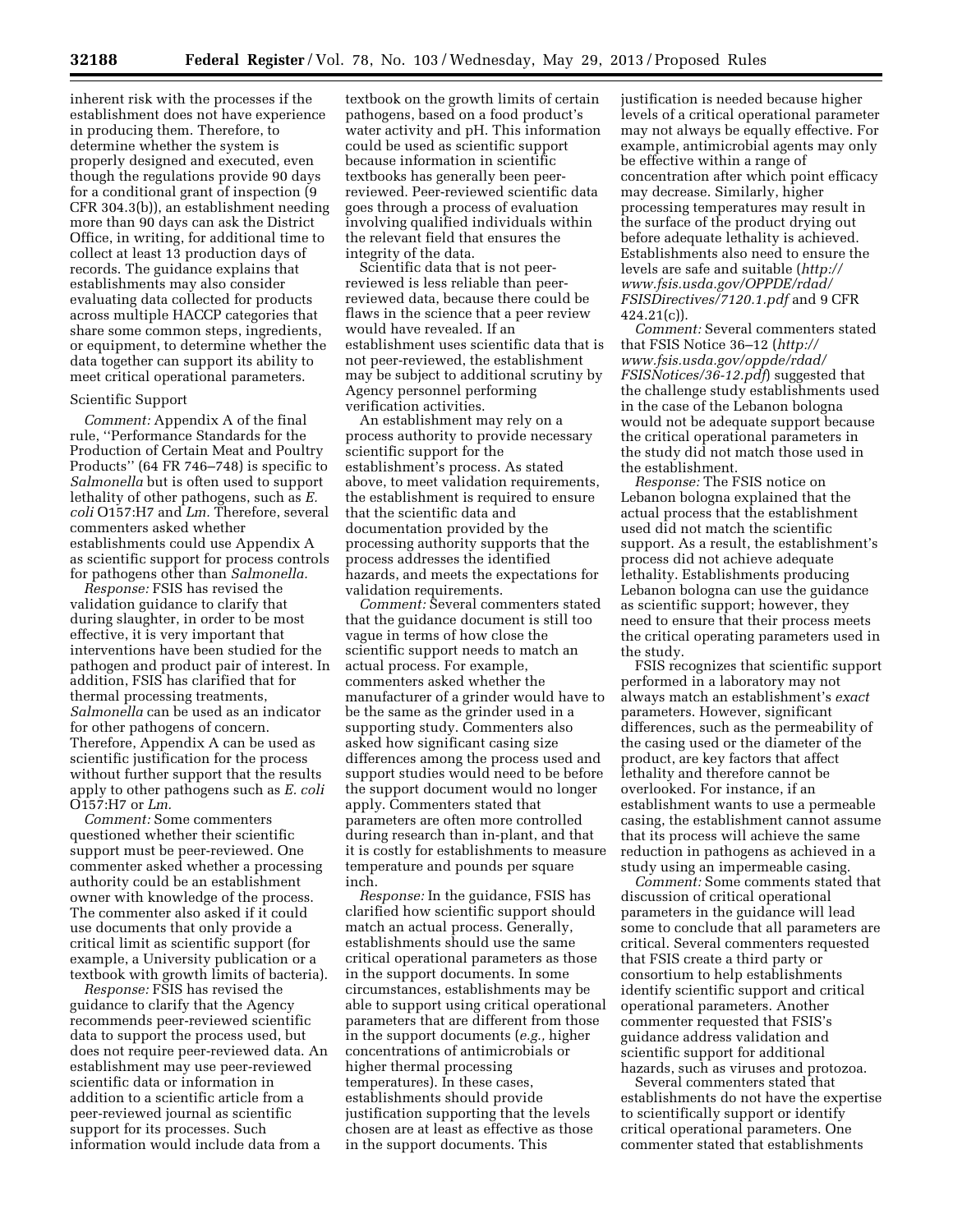do not know how to test parameters of the different processes.

*Response:* Critical operational parameters are the specific conditions that the intervention must operate under in order for it to be effective. The guidance document explains in detail how an establishment can identify the critical operational parameters in its scientific support. Specifically, Appendix 3, provides step-by-step guidance to establishments.

FSIS will continue to post commonly cited journal articles on its Web site in which critical operational parameters have been identified and will offer support through askFSIS to establishments trying to identify critical operational parameters.

*Comment:* One commenter requested that reference to Purac's modeling program be made within the guidance, and that the guidance address the use of pathogen modeling programs as scientific supporting documentation. The commenter also requested an additional example in the guidance to show how an establishment could validate the effectiveness of an antimicrobial agent through pathogen modeling.

*Response:* FSIS has added a reference to pathogen modeling as a type of scientific support. In addition, FSIS has added an example in Appendix 3 to show how an establishment can validate its stabilization process through pathogen modeling. FSIS does not advocate certain programs and therefore did not cite Purac in the guidance.

*Comment:* One commenter requested a listing of surrogate or indicator organisms that can be used for validation. Another commenter requested clarification on when establishments can use scientific support based on indicator organisms.

*Response:* As explained in the guidance document, establishments should not rely on scientific support containing data from indicator or surrogate organisms unless available data establishes a relationship between the presence or level of a pathogen or toxin and the indicator organism. Such data can be collected from in-laboratory studies using indicator organisms that parallel the data in a challenge study performed with the inoculated pathogen. This data could be collected in the same way in which the pathogen is being tested or in another study performed under similar conditions. If similar and consistent reduction or control can be established, then control of the indicator organisms can be reliably used to indicate expected pathogen control in actual application in-plant.

### *2. Validation Worksheet Examples*

*Comment:* One commenter stated that FSIS should include an explanation of how the validation worksheet examples can be used. Another commenter recommended that the guidance state that establishments have flexibility to utilize approaches other than those in the worksheet examples. Two commenters recommended that FSIS recognize in the guidance that not all critical operational parameters identified in the Appendix will apply to all processes.

Another commenter requested more detail be provided in the worksheet examples in terms of formatting and the types of data that establishments should collect.

One comment stated that establishments' environmental monitoring verifies that the Sanitation SOPs are working as intended, but does not validate them.

*Response:* In the guidance document, FSIS has added numerous validation worksheet examples to illustrate how an establishment may want to display its own in-plant validation data. As FSIS explains in the guidance, the validation worksheet examples are for illustration purposes only and are included to help establishments to understand the types of scientific support and in-plant documentation that are needed to comply with the validation requirements.

With regard to the comment on the Sanitation SOP monitoring, FSIS included this data in the guidance as an example of data collected during the initial 90 days of the set-up of a new program. Scientific support is needed to support the frequency of testing (which would address the factors used to determine the frequency). In-plant validation data is needed to support that the testing is adequate.

# *3. Microbiological Testing*

*Comment:* One comment asked for clarification as to whether samples need to be collected for each and every process, product, or species, and whether establishments would need to collect 13 samples for every product produced, as in the regulations that require establishments to conduct testing for generic *E. coli* (9 CFR 310.25 and 381.94)

*Response:* If an establishment's scientific support contains microbiological data showing the efficacy of the intervention against the identified food safety hazard, then the in-plant data does not need to include sampling. In that case, the in-plant data should support that the establishment

follows the critical operational parameters from the study.

### Agency Training and Implementation

*Comment:* Commenters stated that FSIS should ensure that inspection program personnel consistently verify and enforce validation requirements. One commenter stated that FSIS should share training for FSIS personnel with industry.

A commenter also recommended that FSIS hold regional sessions to communicate the policy to establishments, and that the Agency engage cooperative extension programs in its communication strategy. One commenter recommended that the Agency create a tutorial on understanding scientific articles and on identifying critical operational parameters. Commenters also requested that FSIS issue a notice or directive explaining how inspectors should use the validation guideline.

A few commenters requested that FSIS phase-in verification of validation requirements based on risk or product categories, rather than establishment size. One commenter requested an additional six months to gather validation documents before FSIS begins new verification activities related to validation.

*Response:* The guidance is meant for establishments. FSIS will ensure inspection program personnel understand validation requirements and will issue necessary instructions to field personnel so that they are aware of the final guidance and share it with establishments. FSIS will also issue necessary instructions to field personnel for them to verify that establishments meet all validation requirements.

FSIS will implement its new verification activities by phasing them in based on establishment size. For large establishments, the agency plans to wait approximately six months from the date that the final guidance is issued to start verifying and enforcing the second element of validation (initial in-plant validation). Thus, large establishments will have six months from the date that the final guidance is issued to gather all necessary in-plant demonstration documents.

FSIS intends to begin verifying that small and very small establishments meet all validation requirements nine months from the date the final guidance is issued. Therefore, these establishments will have approximately nine months from the date the final guidance is issued to gather all necessary in-plant demonstration documents before FSIS will verify and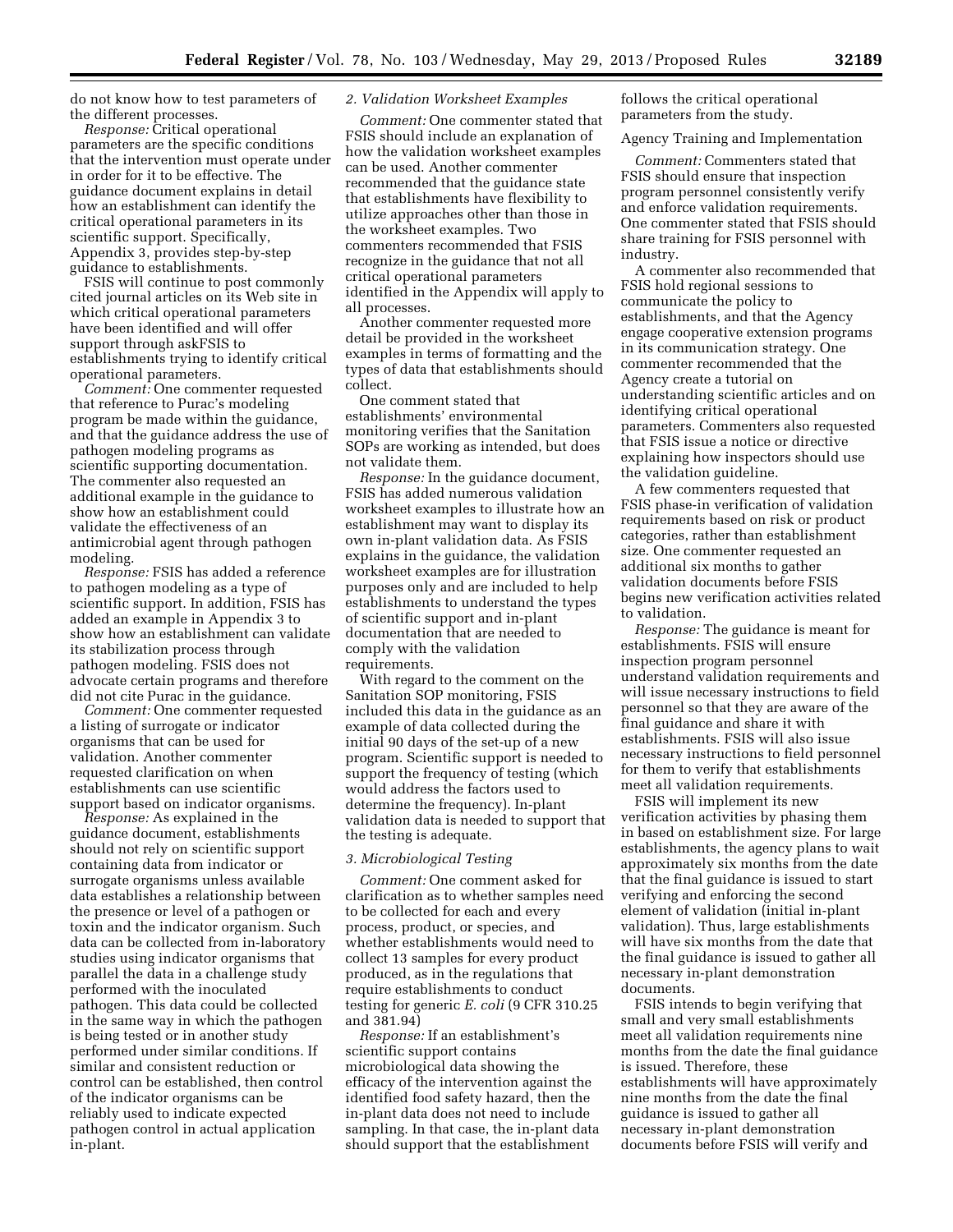enforce the second element of validation.

### **Other Changes to Validation Guidance**

*Examples:* The guidance contains additional examples of food safety problems linked to inadequate validation and recommendations to aid establishments in meeting initial validation requirements. These examples demonstrate the need for validation and provide support for recommendations made within the guidance.

*Scientific Support Documents.* FSIS has added a section to the guidance that explains to establishments how to determine whether scientific support documents are sufficiently related to the process, product, and hazard identified in the hazard analysis to constitute appropriate validation. The guidance explains that the supporting documentation should identify the hazard (biological, physical, and chemical), the expected level of hazard reduction or prevention to be achieved, all critical operational parameters or conditions necessary to address the hazard, the processing steps that will achieve the specified reduction or prevention, and how these processing steps can be monitored. FSIS has also included information on how establishments can identify supporting documentation that adequately addresses the expected level of hazard or reduction or prevention to be achieved. FSIS provided examples for biological, physical, and chemical hazards that should aid establishments in ensuring that the scientific support closely matches the hazard being controlled. FSIS has also clarified when establishments may use scientific support containing data from indicator or surrogate organisms.

*Critical Operational Parameters.* The guidance continues to state that critical operational parameters are those necessary for interventions to be effective and explains how an establishment can identify the critical operational parameters in its scientific support. As discussed above in response to comments, establishments generally should use the same critical operational parameters as those in the support documents. However, in some circumstances, establishments may be able to support using critical operational parameters that are different from those in the support documents (*e.g.,* higher concentrations of antimicrobials or higher thermal processing temperatures). In these cases, establishments should provide justification supporting that the levels

chosen are at least as effective as those in the support documents.

FSIS has added an additional Appendix (Appendix 2) to provide an example of a decision-making document an establishment could develop when it uses different levels of a critical operational parameter than the parameters in the support document. An establishment may use the decisionmaking document to explain the scientific rationale for why it is using critical operational parameters that are different from those in the support documents.

*In-plant data.* The guidance recommends that establishments collect in-plant validation data for a wide variety of products and worst case scenarios. Appendix 4 of the guidance contains validation worksheet examples that establishments may reference to help them understand the types of scientific support and in-plant documentation that are needed to comply with the validation requirements.

*Initial validation vs. on-going verification.* The guidance explains the differences between initial validation and on-going verification and the relationship between the activities performed to provide initial validation as opposed to on-going verification. The revised guidance also clarifies when changes that result from reassessment would not require validation. For example, an establishment may need to reassess its HACCP system following a change in supplier of a raw material, but the change would not require validation if the establishment determines that the composition of the raw material and microbiological profile are not significantly different from the material provided by the previous supplier. In other cases, changes that result from the reassessment would not require additional scientific support but would require additional in-plant demonstration data. For example, an establishment may find through reassessment that the design of an intervention was adequate, but that its employees are not implementing the intervention correctly. In that case, the establishment would only need to collect in-plant data to demonstrate that the intervention could be implemented appropriately. Depending on the change, the establishment would likely only need to validate that the change is functioning as intended and not the entire HACCP system. The current draft of the compliance guide is available for public viewing in the FSIS docket room and on the FSIS Web site at *[http://](http://www.fsis.usda.gov/Significant_Guidance/index.asp)  [www.fsis.usda.gov/](http://www.fsis.usda.gov/Significant_Guidance/index.asp) Significant*\_*[Guidance/index.asp](http://www.fsis.usda.gov/Significant_Guidance/index.asp)*.

### **Public Meeting**

On June 25, 2013, the Agency will hold a public meeting to review the information presented in this document and accept comments.

#### **Next Steps**

Following the public meeting, the Agency will accept public comment for 30 days. Given the extensive opportunity for public comment on the compliance guide, it is likely that there are very few, if any, remaining issues. Therefore, FSIS does not foresee granting an extension to this final 30 day comment period. As soon as possible after the comment period ends, the Agency will issue a **Federal Register**  notice announcing the final guidance and will post the final guidance to its Web page. FSIS will implement its new verification activities phased in by establishment size. As stated above, for large establishments, the Agency plans to delay verification of the second element of validation as part of its inspection activities for approximately six months from the date the final guidance is posted. For small and very small establishments, the Agency plans to delay implementation for approximately nine months from the date the final guidance is posted.

Until FSIS begins enforcing all validation requirements, FSIS inspection personnel will continue to issue noncompliance records (NRs) if an establishment lacks the required scientific or technical support for its HACCP system, or if the scientific or technical support is inadequate. FSIS will continue to issue a Notice of Intended Enforcement if, taken together with other relevant findings, an establishment's scientific or technical support is inadequate, and the Agency can support a determination that the establishment's HACCP system is inadequate for any of the reasons provided in 9 CFR 417.6.

Moreover, if, in conducting a Food Safety Assessment (FSA), an Enforcement, Investigations, and Analysis Officer (EIAO) finds that an establishment has not collected in-plant data to demonstrate that its HACCP process works as intended, the EIAO will note this finding in the FSA and inform the establishment. Until FSIS begins enforcing the in-plant data requirements, FSIS will not issue NRs or take enforcement actions based solely on a finding that an establishment lacks in-plant validation data.

### **Additional Public Notification**

FSIS will announce this notice online through the FSIS Web page located at